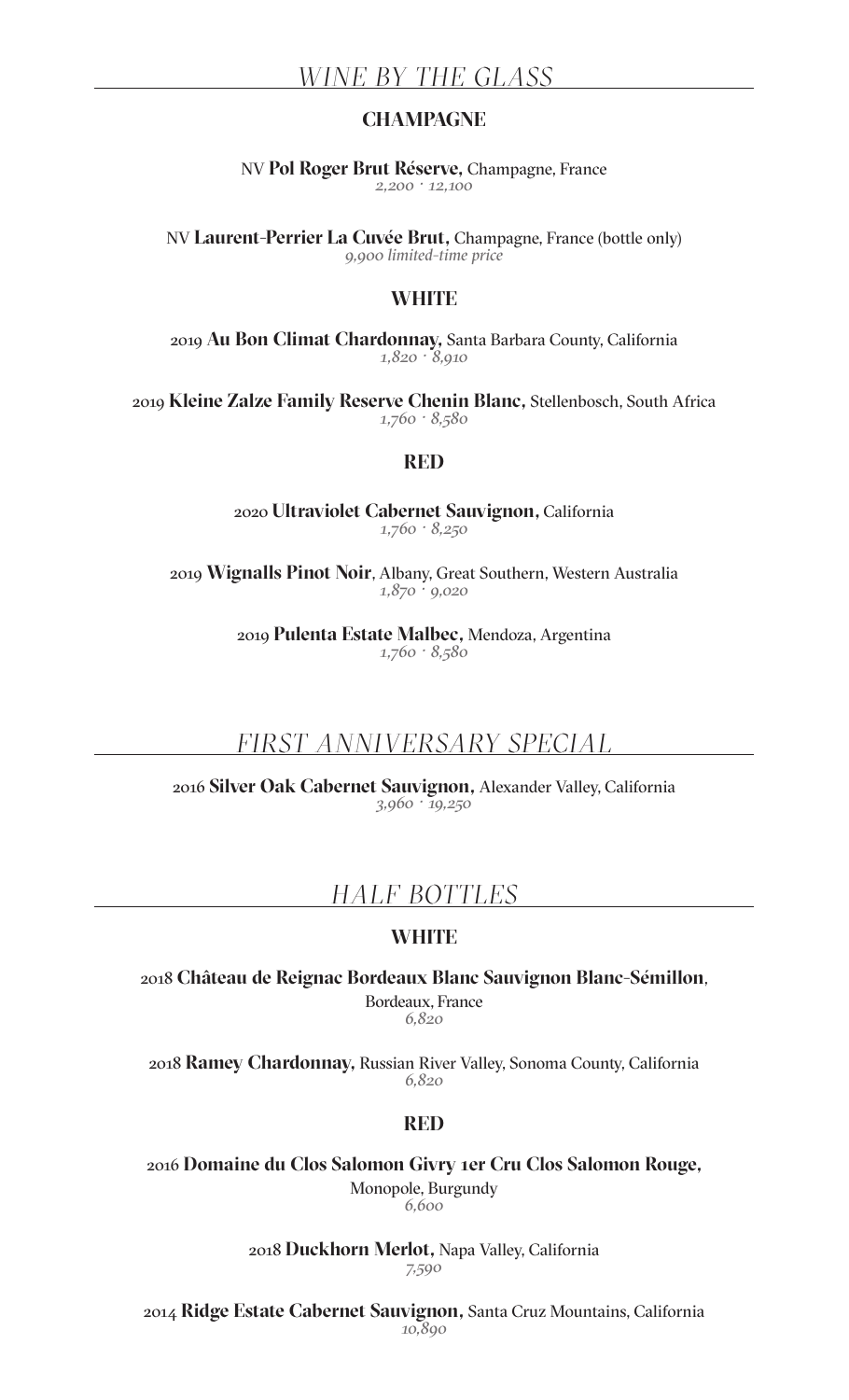### **Daigaku Imotini**

kagoshima sweet potato shochu, white honey cordial, soda, black sesame seeds

*1,100*

#### **Dash 'n' Stormy**

havana club añejo 3-year-old rum, myers's dark rum, homemade ginger beer, lime

*1,450*

### **Chamomile Martini**

haku japanese white rice vodka, hand-picked egyptian chamomile

*1,450*

### **Yuzu Kiss**

suntory hibiki japanese harmony whisky, kanade yuzu, white honey cordial, lemon

*1,650*

### **On a Little Wooden Bridge**

suntory chita single grain whisky, dolin vermouth de chambery, amaro montenegro, bitters

*1,760*

### **Ain't Misbehavin'**

kalak irish single malt vodka, eb37 tasty locals vermouth

*1,820*

## **Bloody Mary\***

vodka, veal bouillon, secret spice mix, stuffed olive, celery, worcestershire sauce, tomato juice, homemade bacon crunch rim topping

*2,030*

\*alcohol-free version available

## *BEER*

**Yebisu Premium** *990*

#### **Asahi Super Dry** *800*

**Traders' Session IPA** *1,140*

## **Seasonal Craft Beer Selection**

ask your server for today's selection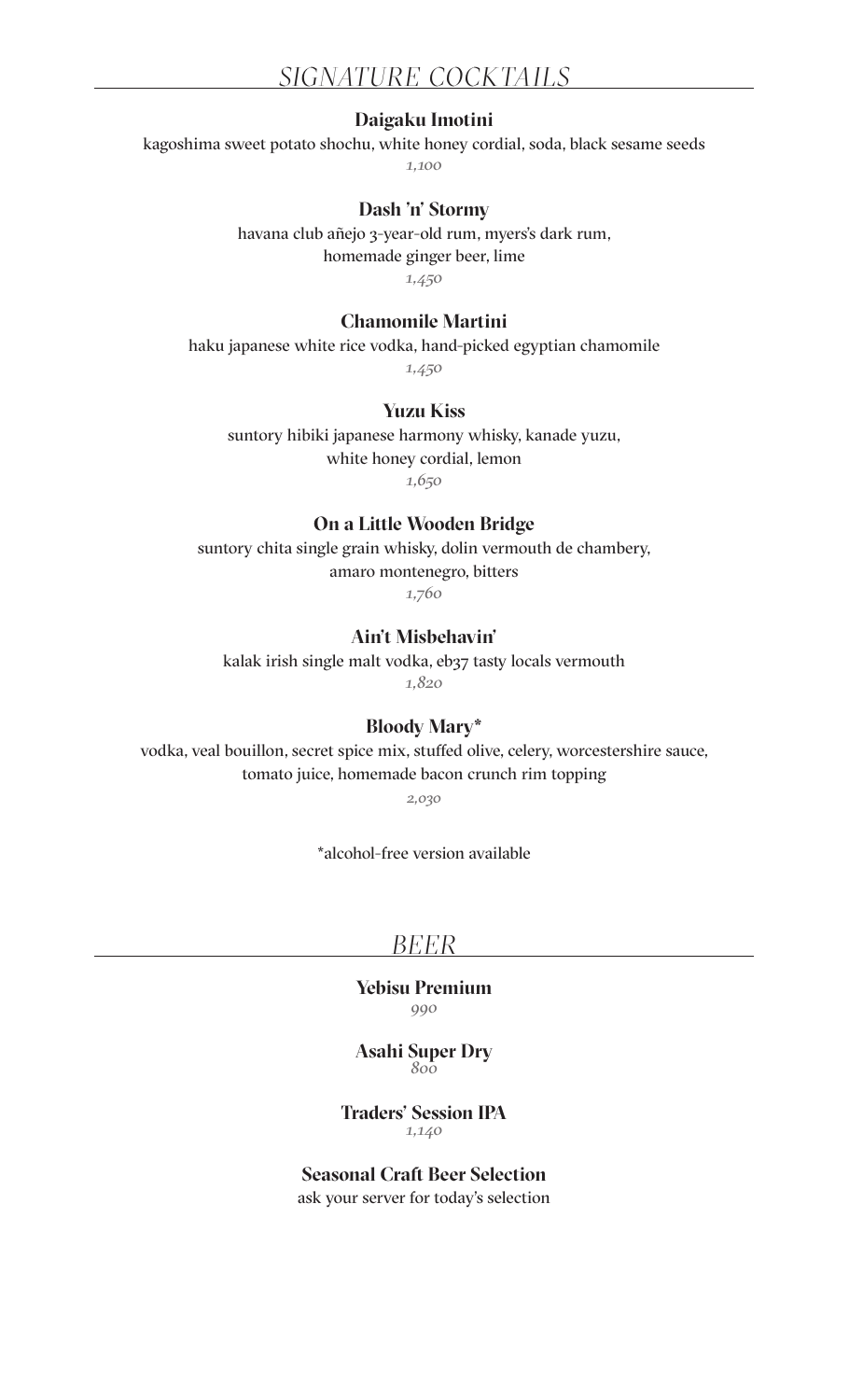# *SEASONAL COCKTAILS*

### **Salted Caramel Martini**

vodka, dolin vermouth de chambery, butterscotch caramel, cacao, grand marnier *990*

#### **A Bloom in Happiness**

tanqueray dry gin, campari, kanade peach, lemon, white honey cordial *1,000*

## **Ticket to Phuket**

smoked red chili pepper tequila, cointreau, lime, homemade coconut cream, tajin chili spice

*1,250*

### **Hanami in Jamaica**

3-year-old umeshu, 12-year-old appleton estate rum, luxardo maraschino,

spiced orange bitters

*1,400*

#### **Sunset between Clouds**

aperol bitters aperitif, gin, lemon, orange, egg white *1,430*

#### **Rye on the Cliff**

knob creek rye whisky, amaro del capo, bitters *1,540*

## *MOCKTAILS*

# **Arnold Palmer**

lemonade, iced tea *570* 

#### **Boston Iced Tea**

cranberry juice, iced tea

*570*

**Mixed Berry Lemonade**

homemade mixed berry purée, fresh-squeezed lemon juice *660*

## **LL Bitters**

fresh-squeezed lime and lemon juice, bitters, soda *660*

#### **Yuzu Lemon Squash**

yuzu marmalade, fresh-squeezed lemon juice, soda *660*

#### **Homemade Ginger Beer**

japanese ginger, mixed spices, freshly squeezed lemon juice *contains less than 0.5% alcohol*